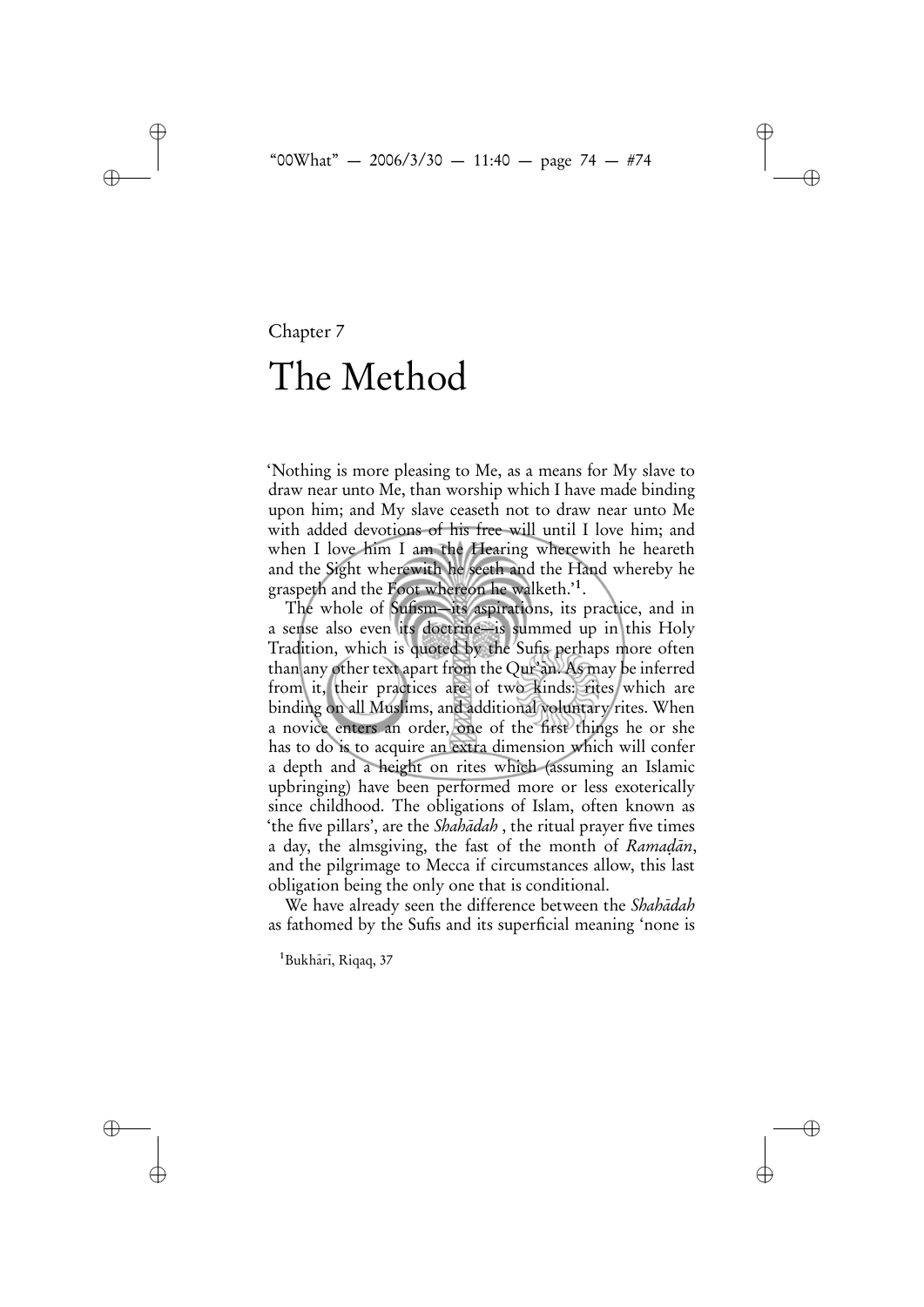worshipable but God'. But this objective difference involves a corresponding subjective difference, for there arises the question: Who is it that can bear witness that there is no god but God, no reality but the Reality? And for the Sufis the answer to this question lies in the Divine Name *ash-Shahīd* (the witness) which, significantly enough, comes next to *al-Hagq* (the Truth, the Reality) in the most often recited litany of the Names. If God alone *is*, no testimony can be valid except His. It is hypocrisy to affirm the Oneness of Being from a point of view which is itself in contradiction with the truth, and it was no doubt to galvanise his disciples into awareness of this that Hallaj uttered his devastating paradox: 'Whoso testifyeth that God is One thereby setteth up another beside Him (namely his own individual self as testifier)'.<sup>2</sup>

The Witness must be, not the self, but the Self, which means that the soul is not competent to voice the Shahadah. All the Sufi Orders are in agreement about this, though they may differ in their methods of bridging the gap between hypocrisy and sincerity. In some orders, by contrast with the single recitation which is legally sufficient, the novice is made to recite the Shahādah hundreds of thousands of times in order that he learn to bring it out from a deeper point of consciousness; and even then, although he is allowed doctrinal knowledge of the Oneness of Being, he will not be allowed to meditate on that doctrine if he is judged to be intellectually too dormant.

So far only the first part of the Shahadah has been considered. But this first Pillar of Islam is two-fold. The testifier must testify also that Muhammad is the Messenger of God— *Muhammadun Rasūlu 'Llāh*. The 'traveller' must learn to see in this also an epitome of the spiritual path, of the wave that can take him to the end of his journey. Both testifications end alike. But whereas *lā ilāha illā 'Llāh* begins with a negative, which signifies the turning of one's back on the world,

<sup>2</sup>Akhbār al-Ḥallāj, no. 49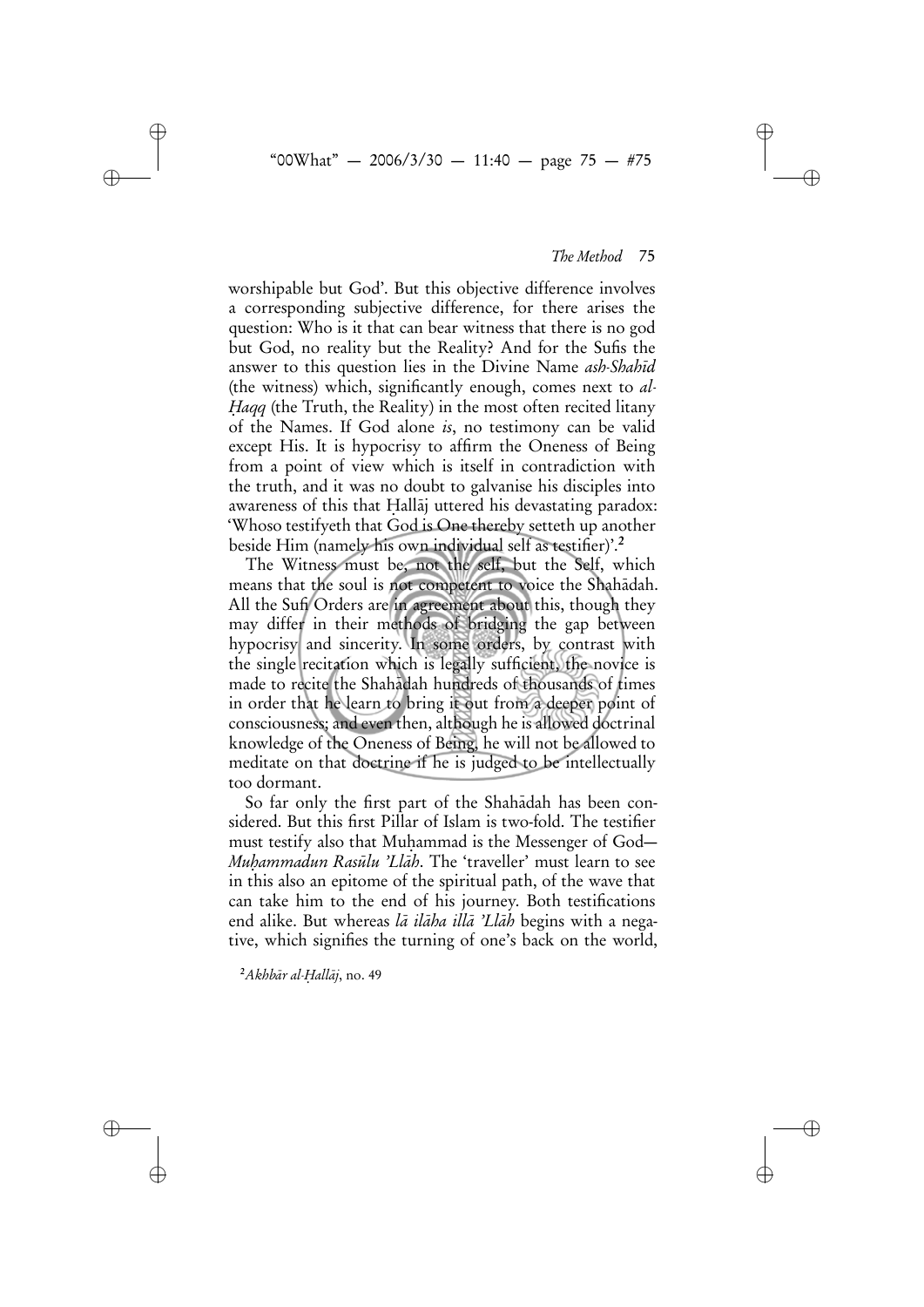## 76 *What is Sufism?*

*Muhammadun Rasūlu 'Llāh*<sup>3</sup> begins with the state of human perfection as starting point for the realisation of all that lies beyond. In other words, there is a chasm between this formula and the novice, who is not allowed in some orders to repeat it methodically until the repetition of the first Shahādah has loosened certain constrictions in his soul and brought him to a point of being able to bridge the gap in aspiration and place his subjectivity in the name *Muhammad*. The repetition of *Muhammadun Rasūlu 'Llāh* with emphasis on the first word is like the donning of a splendid robe which is far too large but which has the magic power of making its wearer grow out to its dimensions. Meantime the wearer must scarcely admit to himself that he does not fill it; and it is an important part of the spiritual courtesy (*adab*) of the path that he should also see his fellow disciples as wearers of the same robe and reverence them accordingly. This is another instance of *ka'anna* (as if) which is so characteristic of Sufism, and another example of the primordiality of its perspective. The second *Shahadah* can be taken, methodically, as a refusal to admit that the fall of man has ever taken place.<sup>4</sup> But this point of view needs to be combined with an acute consciousness of the results of the fall, that is of one's own shortcomings and if need be those of others, a consciousness which finds its expression in the first two words of the first *Shahādah*, *lā ilāha*, or simply in the negative first word. The two-fold initial Pillar of Islam can thus be taken as a combination of the standpoints of fallen and unfallen man, and the Sufi must always be ready to move from one to the other and back again.

The second Pillar of Islam—to give one more illustration of the difference between the legal and mystical conception of worship—is the ritual prayer together with the ablution

<sup>3</sup>If *Muhammadun Rasulu 'Llah* expresses the ebb of the wave, the corresponding expression of its flow is to be found in the three letters *Alif-Lam-Mīm*—see above p. 26, note 2.

<sup>4</sup>So also can the first Shahādah, needless to say, in its highest sense.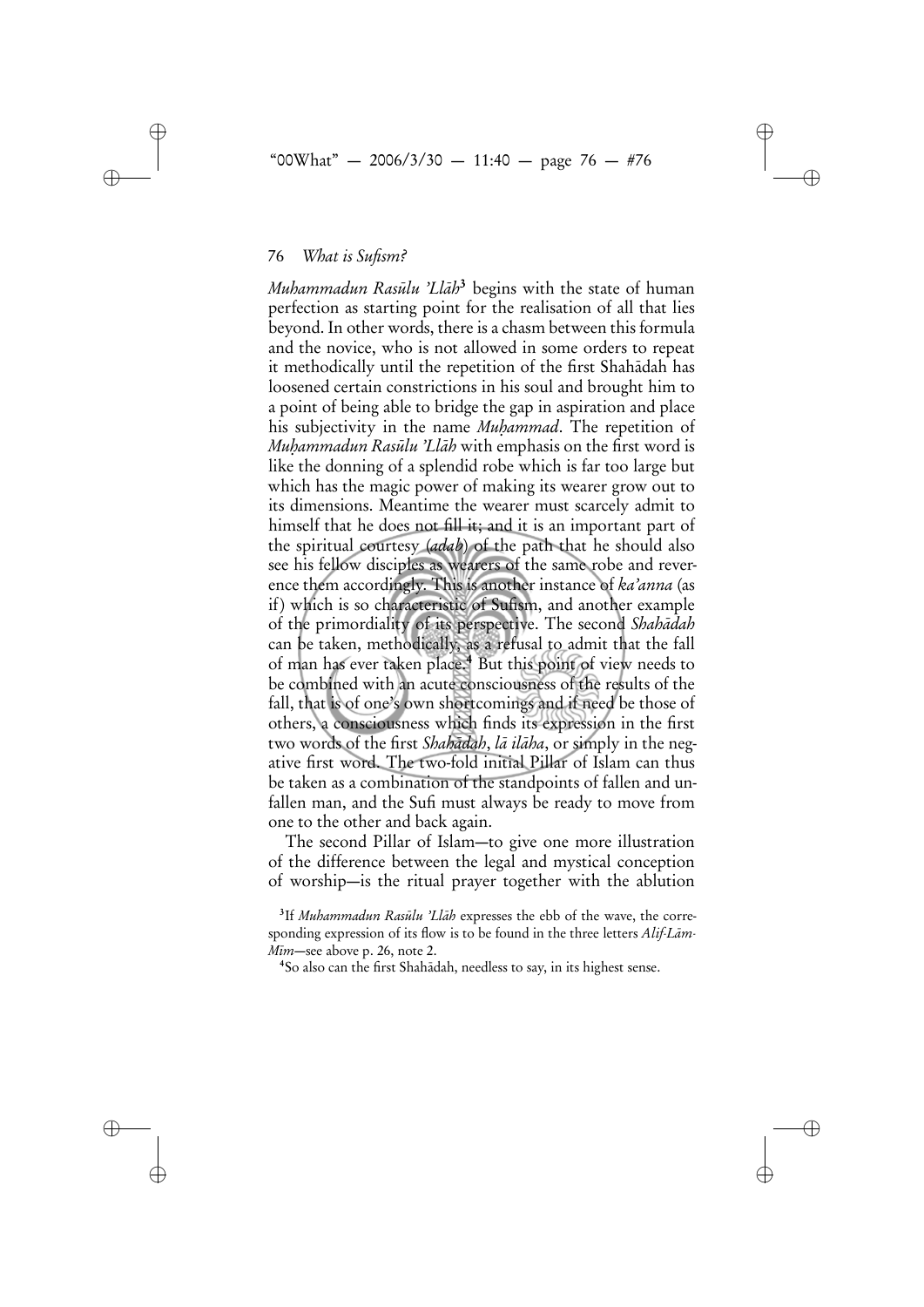which is an inseparable part of it. All believers would agree that a rite is a symbolic act and that the ablution symbolises the purification of the soul. But it would no doubt be true to say that the generality of believers look on the ablution simply as a rite which confers a degree of purity judged by Heaven to be sufficient for the performance of the prayer whence the consciousness of being in a state of legal or ritual purity, a consciousness which must not be underestimated for it is by definition a 'state of grace' and therefore open to all manner of blessings. The Sufi necessarily shares this point of view and this consciousness; but beyond this legal state he is concerned with actual purity which he can 'taste' and which has to be made total and permanent; and for him this ablution is above all a means of extending the purity that has already been achieved and of intensifying his consciousness of it with the help of the transparent and luminous element.

The secret identity between the linguistic root from which *sūfī* comes and another root which has the basic meaning of 'pure' has already been mentioned; and there can be little doubt that the term *sufi* came to be accepted and established largely because it conjures up the word *safi* (pure), thus pointing to a quality which is the beginning and end of all mysticism. In fact Bishr al-H $\tilde{a}$ fi, $\tilde{5}$  one of the great early Sufis of Baghdad, said expressly in explaining this term: 'The Sufi is he who keeps his Heart pure (saft).' It must be remembered moreover that not only the ritual act but also the element itself is a symbol, which means that it is linked to a chain of archetypes going back to its Divine Origin. In other words, the water must be considered as flowing into this finite world from the next; and according to the Qur'an, water is one of the symbols of Mercy (which includes purification), and of Life.<sup>6</sup> The quantity used does not enter into the question.

5 d. 842.

6 See the author's *Symbol & Archetype* (Quinta Essentia, 1997), ch. 7.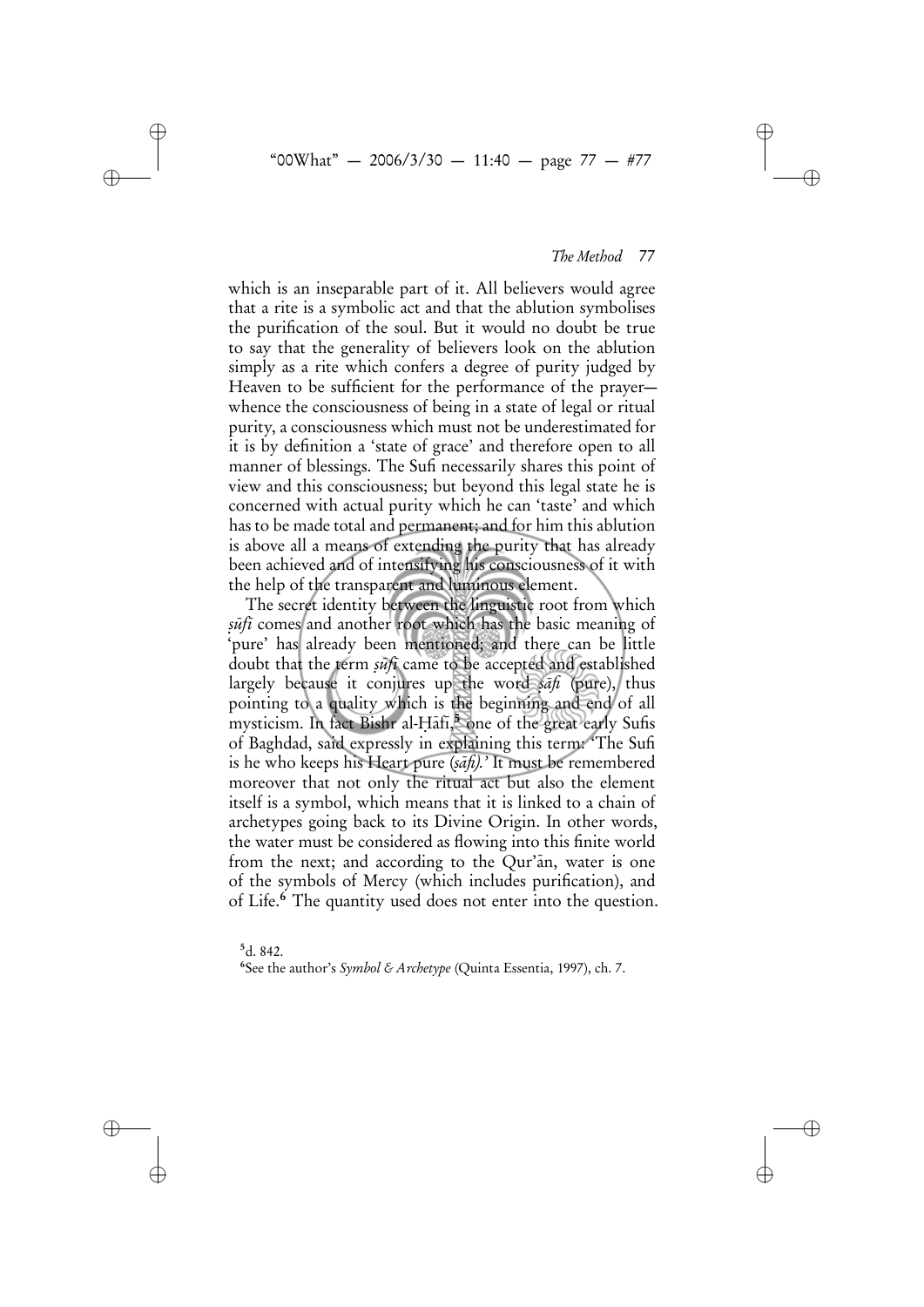A drop of water as well as a lake symbolises the Infinite Beatitude into which Mercy reintegrates; and the water used in the ablution, when consecrated by the aspiration to return, is above all a vehicle of reintegration or, from another angle, of liberation, for water is likewise a symbol of the Living Substance of Reality set free from the ice of finite forms.

The same End, looked at from a different point of view, is 'enacted' in the ritual prayer in which each cycle of movements leads to a prostration followed by a sitting posture. The Sufis interpret these in the light of the Quranic verse *Everyone therein (in the worlds of creation) passeth away; and there remaineth the Face of thy Lord in Its Majesty and Bounty*. 7 The passing away corresponds to the prostration, and the remaining to the seatedness which is the most compact and stable posture of the whole prayer.<sup>8</sup> From this verse are derived two basic Sufi terms *fana*' (extinction) and *baqa*' (remaining, subsistence, Eternality); it is not as himself but as the Self that one who has been extinguished can be said to subsist.

Of the voluntary rites of Islam as performed by the Sufis, the invocation of the Name *Allah* has already been mentioned as by far the most important. There might seem to be a certain contradiction between the opening of the Holy Tradition quoted at the outset of this chapter which sets the obligatory above the voluntary and the Quranic affirmation that *dhikr Allāh*, which is voluntary, is *greater* even than the ritual prayer, which is obligatory. But it must be remembered that although what is obligatory serves to confer a spiritual rhythm on the flow of the hours, the time that it actually takes is relatively short. The voluntary has therefore a potential precedence over it by being capable of embracing and penetrating the whole of life, and this is what those who practise methodically the

## $\mathrm{^{7}LV:26-7}.$

8 For a fuller treatment of the significance of these movements, see *A Sufi Saint of the Twentieth Century*, pp. 187–90.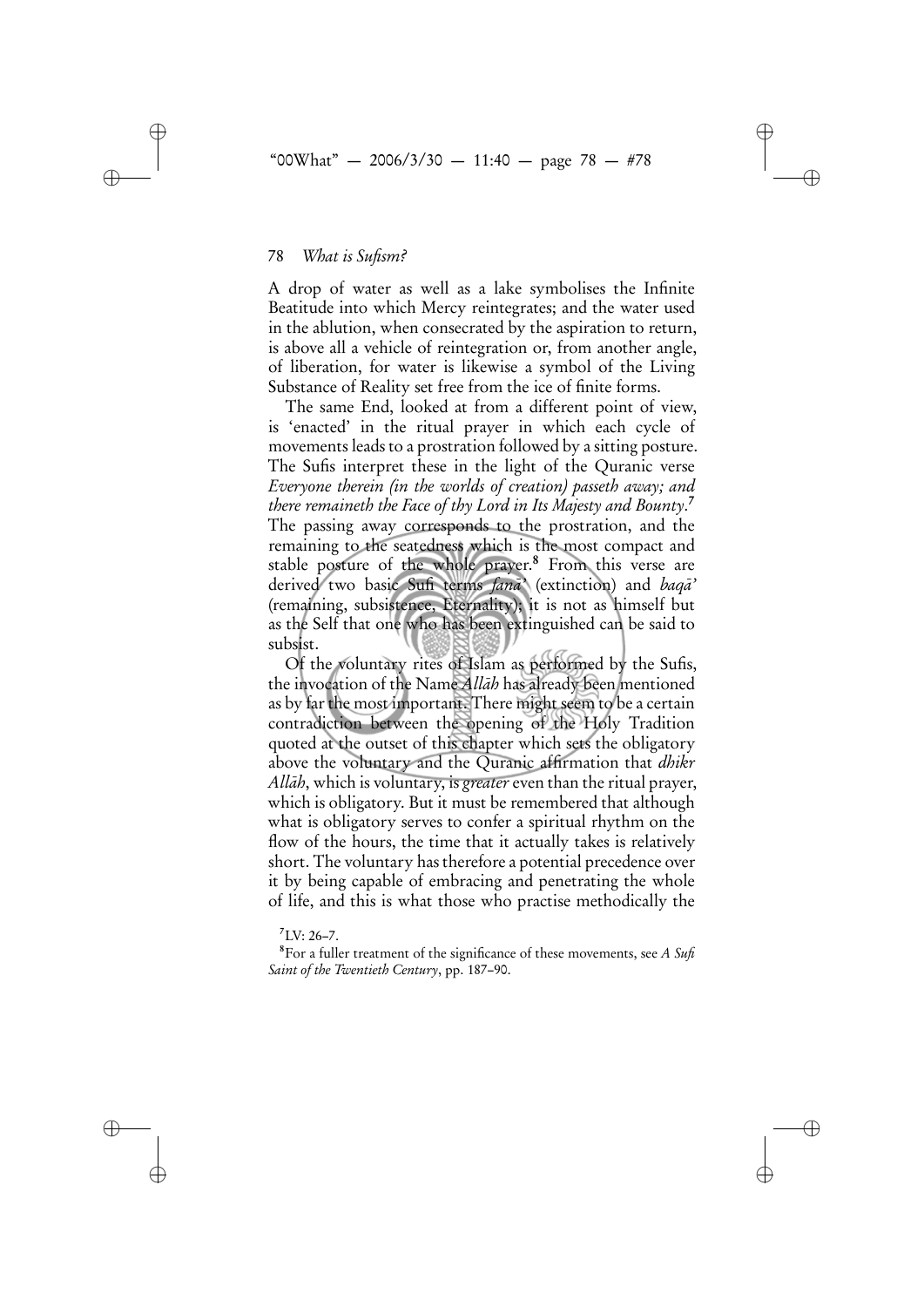invocation aim at making it do. The meaning of the Holy Tradition is clearly that what is a legal obligation cannot be replaced, at the whim of an individual, by something which is not. Thus the Sufis are in agreement that the invocation of the Name, in itself the most powerful of all rites, is only acceptable to God on the basis of the invoker's having performed what is obligatory. It could not be a legal obligation itself for power necessarily means danger; and by no means every novice is allowed to proceed at once to the invocation of the Supreme Name.

The recitation of the Qur'an is no doubt the voluntary rite which is most widely spread throughout the Islamic community as a whole. The Sufis may be said to differ from the majority in that when they recite it—or when they listen to it which is ritually equivalent—they do so as a prolongation of *dhikr Allah*, with no abatement of their aspiration to return to God. The doctrine of the Uncreatedness of the Revealed Book holds out a means of union which is not to be refused. Moreover the soul has need of the Qur'an as a complement to the Name, being as it is by its very nature what might be called a multiple unity, and its God-given multiplicity demands a certain direct recognition which it is not the Name's function to accord. The following passage will find an echo in every reader of the Qur'an. But it concerns the Sufis above all, for they alone are fully conscious of the problem it touches on:

'The Quran is, like the world, at the same time one and multiple. The world is a multiplicity which disperses and divides; the Quran is a multiplicity which draws together and leads to Unity. The multiplicity of the holy Book—the diversity of its words, sentences, pictures and stories—fills the soul and then absorbs it and imperceptibly transposes it into the climate of serenity and immutability by a sort of divine "cunning". The soul, which is accustomed to the flux of phenomena, yields to this flux without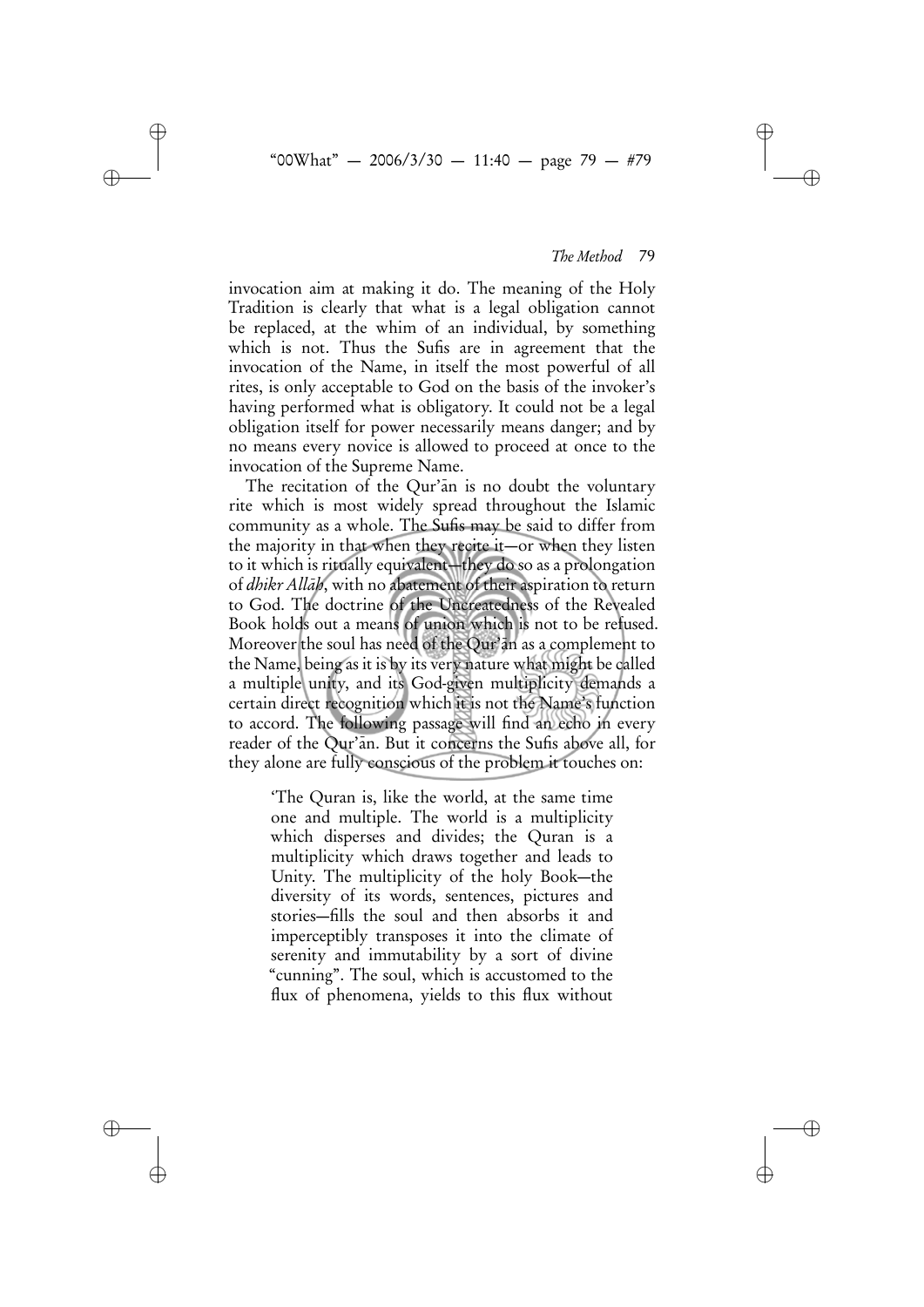resistance; it lives in phenomena and is by them divided and dispersed—even more than that, it actually becomes what it thinks and does. The revealed Discourse has the virtue that it accepts this tendency while at the same time reversing the movement thanks to the celestial nature of the content and the language, so that the fishes of the soul swim without distrust and with their habitual rhythm into the divine net.'9

The Name and the Book are two poles between which lie a wealth of possibilities of invocation and litany, some being nearer to one pole and some to the other. The recitation of the two Shahādahs, for example and the invocation of the two Names of Mercy are nearer to the Supreme Name, whereas certain long and complex litanies are more comparable to the Qur'an and as often as not they largely consist of extracts from it. But the Name may be said to have another complement which is very different from the Revealed Book though parallel to it in the sense that it directly recognises the diffuse nature of the soul, and this is the individual prayer when the suppliant speaks directly to the Divinity as to another person, telling him of his difficulties and his needs, for himself and for those near to him, both living and dead, and asking for favours of various kinds—or not, as the case may be, for it is essential that this prayer should be a spontaneous laying bare of the individual, and no two individuals are alike.

In this connection it must be remembered that night is the symbol of the soul, and that even the unclouded shining of the full moon does not change night into day. Whatever faith the soul may be said to possess can only be very relative as compared with the certainty of the Heart, but it can be more or less a prolongation of that certainty. There is a significant passage in the Qur'an where Abraham asks God to show him how He brings the dead to life. *Hast thou not*

9 Frithjof Schuon, *Understanding Islam* (World Wisdom Books, 1998), p. 48.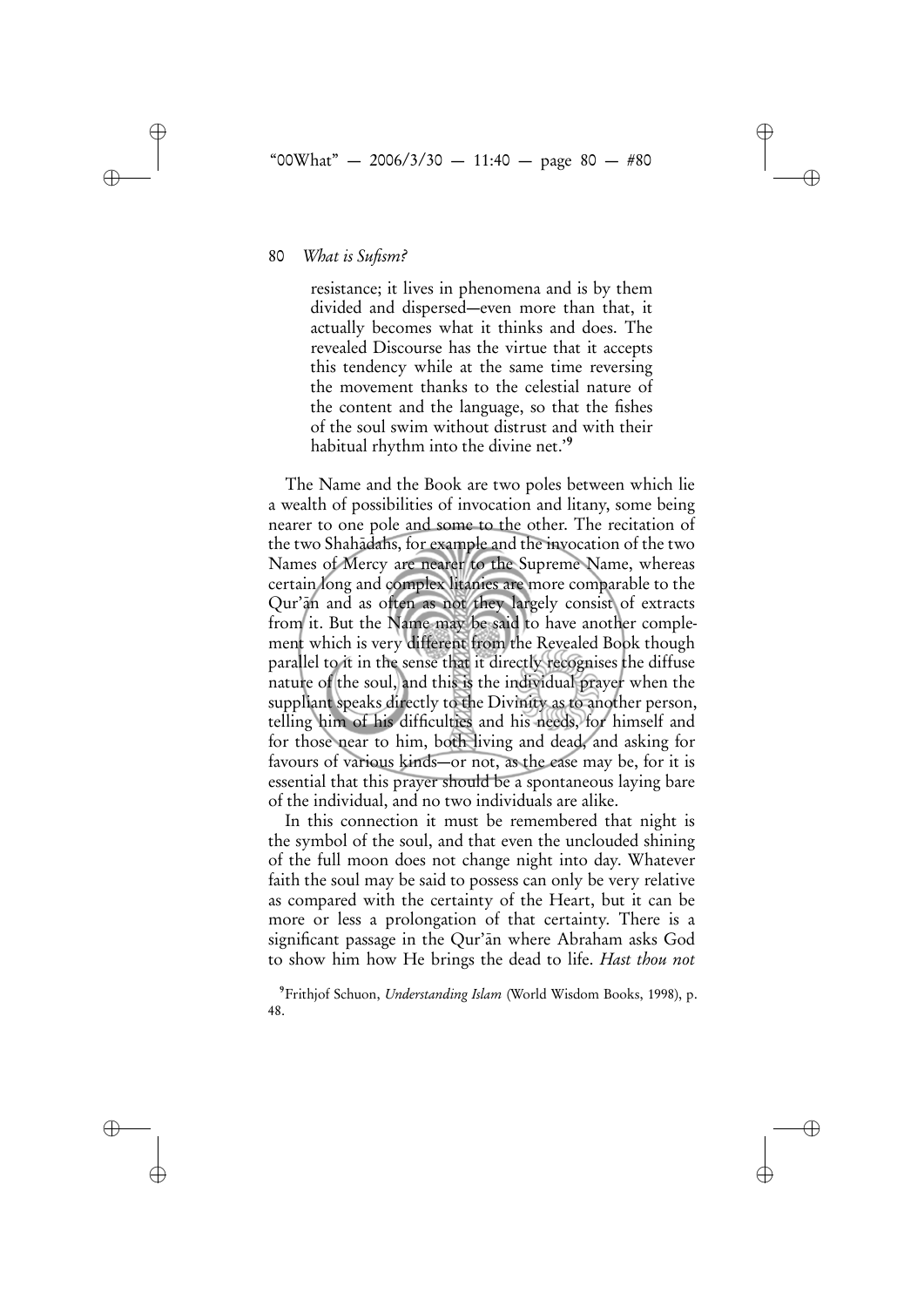*faith?* is the divine rejoinder. *Yes, but (show me) so that my heart may be at rest*<sup>10</sup> is his answer. These last words could be glossed: So that the certainty in the depth of my being may be left in peace, untroubled by the surface waves of reason and imagination. The answer is accepted and followed by a miracle of vivification, which proves that the soul has a right to certain concessions. It could in fact be said that the purpose of a miracle is to enable the whole soul to partake supernaturally of an 'absolute' certainty which is normally the prerogative of the Heart; but a small part of this effect can be produced through that most natural and human means, the individual prayer—not by any superimposition of faith but by the elimination of obstacles and distractions. This prayer, like the recitation of the Qur'an, is shared by the whole community and is generally considered as an adjunct to the ritual prayer, which it normally follows, preceded by the words of the Qur'an: Your Lord hath said: Call upon Me and I will answer you.<sup>11</sup> But the majority are not concerned with method, whereas the Sufi Shaykhs insist on this prayer above all for its methodic value, not only as a means of regular communion for the soul but also as a means for it to unburden itself, that is, to unload some of its inevitable cares and anxieties so that it may be, at any rate in its higher reaches, a prolongation of the peace of the Heart rather than a discontinuity. Nor should the gestural value of this prayer be underrated, for the suppliant, head slightly bowed and hands held out with hollowed empty palms upturned, becomes a soul-penetrating incarnation of spiritual poverty.

It may be concluded from what is taught about human perfection—and this has already been touched on in relation to the Messenger—that the primordial soul is a unified multiple harmony suspended as it were between the next world and this world, that is, between the Inward and the Outward, in

 $10$ II: 260.  $11X1:60$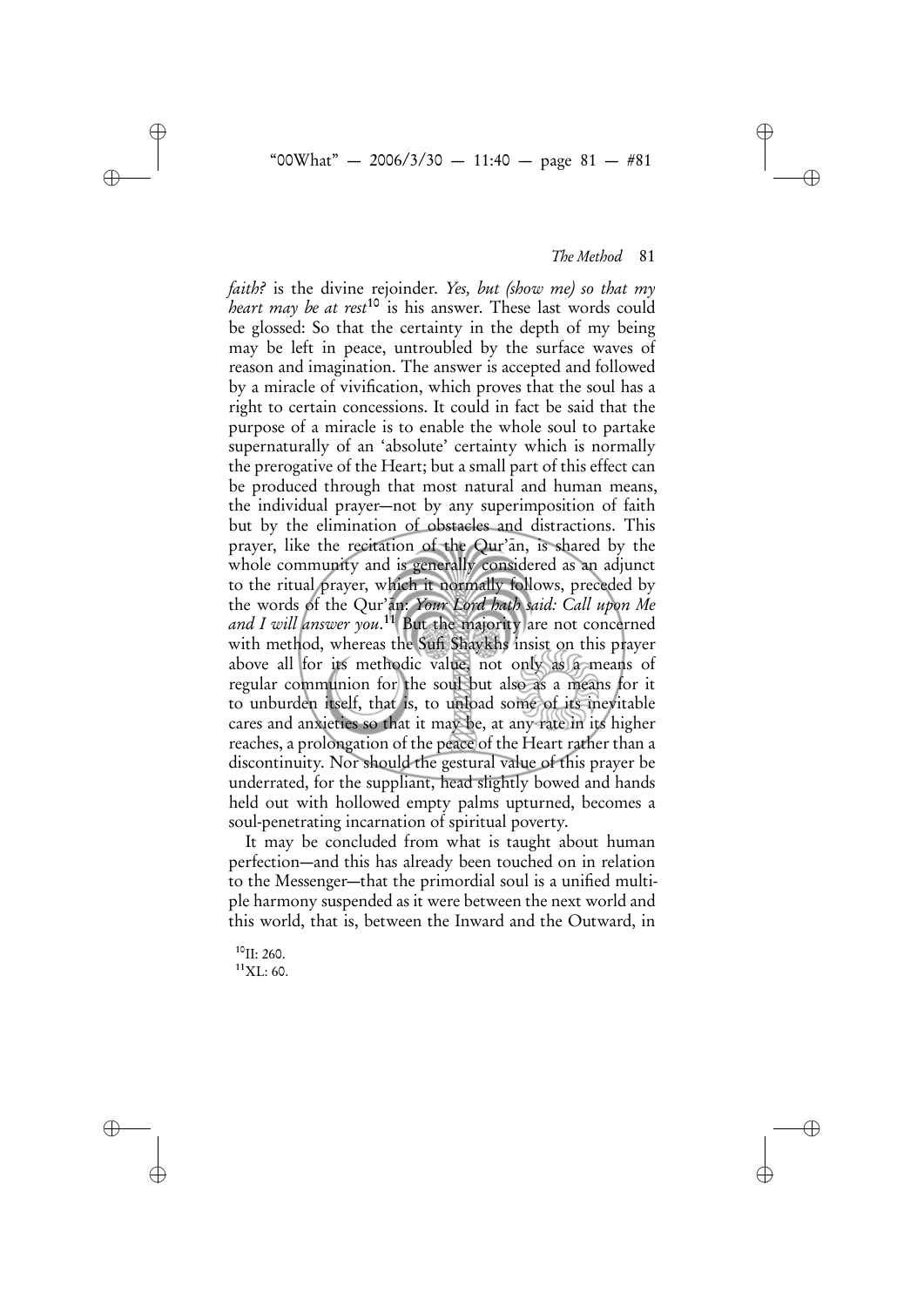such a way that there is a perfect balance between the pull of the inward signs—the Heart and beyond it the Spirit—and the *signs on the horizons*. This balance has moreover a dynamic aspect in that the Heart sends out through the soul a ray of recognition of the outer signs, the great phenomena of nature; and these by the impact they make on the senses, give rise to a vibration which traverses the soul in an inward direction, so that with man, the last created being, the outward movement of creation is reversed and everything flows back as it were through his Heart to its Eternal and Infinite Source. But in the fallen soul, where the attraction of the Heart is more or less imperceptible, the balance is broken and the scales are heavily weighted in favour of the outer world.

To ask how the true balance can be restored is one way of asking 'What is Sufism?' And the first part of the answer is that the Divine Name must take the place of the veiled Heart, and a movement towards it must be set up in the soul to counteract the pull of the outer world so that the lost harmony can be regained.

The mention of this most essential aspect of Sufism brings us to a consideration of the two terms, *qabd.* (contraction) and *bast* (expansion) which occur so frequently in the Sufi treatises. The initial effort to establish the Name as centre of conciousness and to set up a movement towards it is one of *qabd*; and something of this contraction must be retained in the sense that it must still be there to control its concordant reaction of *bast.*, not so as to diminish its amplitude but on the contrary to rescue it from being a return to the limitations of mundanity. The growth of the soul to primordial stature is none other than an aspect of this spiritual expansion as the complement of spiritual contraction. The Qur'an continually makes a connection between the *qabd* of sacrifice and the *bast.* of growth. It is worth noting also that in Arabic the word for promoting growth (*tazkiyah*) has also the meaning of purification, which can scarcely be brought out in translation,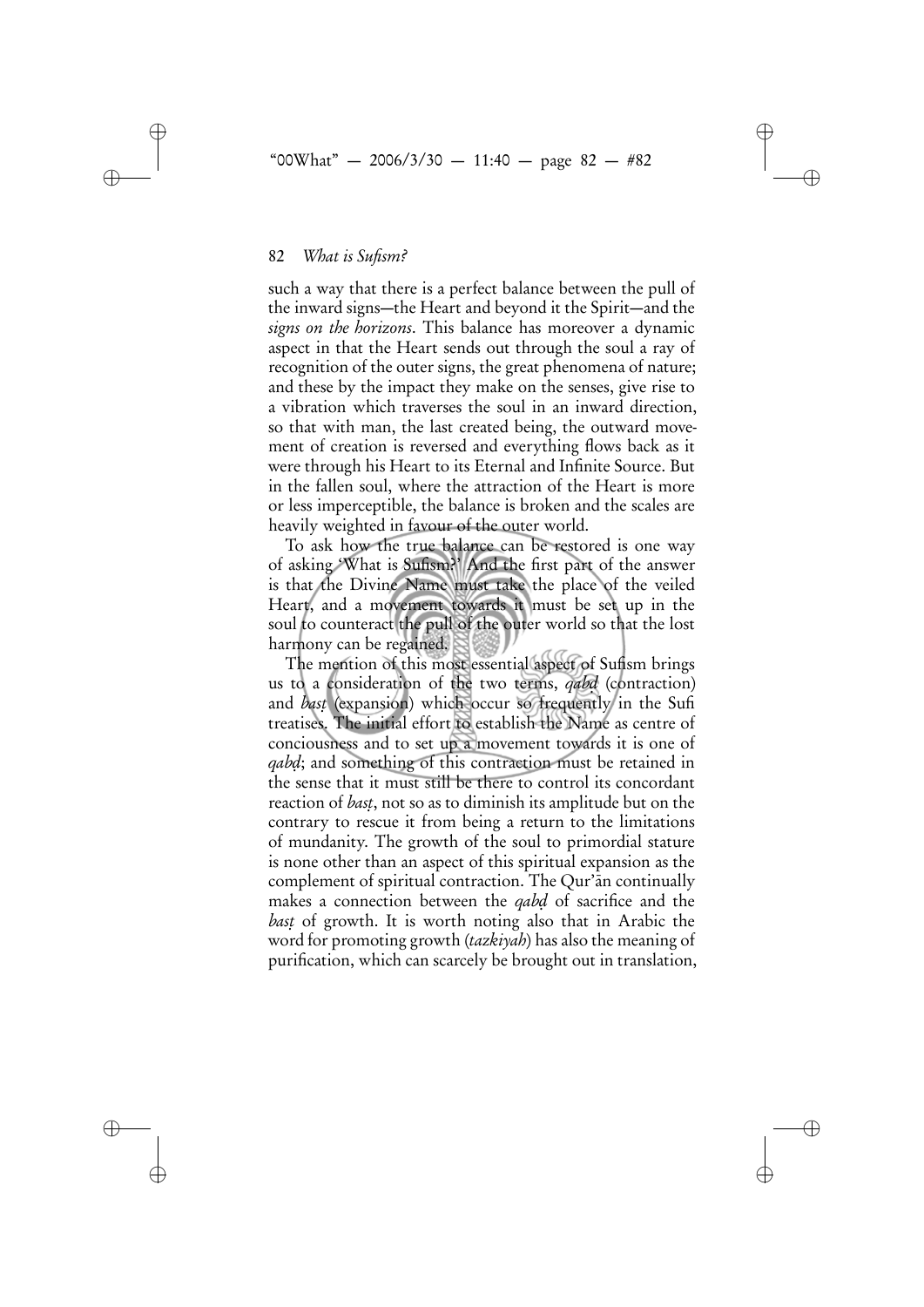though the two ideas are nonetheless intimately connected, for impurity impedes growth; it is because the channels to and from the Heart are blocked that the fallen soul is stunted, at least in some of its elements. The symbolism of pruning, which is also a means of purification, is particularly illustrative of the principle in question, for pruning, like a *qabd* of the soul, is a diminishment with a view to an increase which will go far beyond what was there before the sacrifice. *Who will lend unto God a goodly loan that He may double it for him and add thereunto a bountiful reward?*<sup>12</sup> Such texts are basic in all religions.

An obvious example of *qabd.* is fasting, but it must be remembered that the Islamic fast is broken at sunset. The month of Ramadan, together with the voluntary fasts which are an extension of it, is thus assimilated by the Sufis into the general alternation to which their method subjects them, the days of the month being an aspect of their *qabd* just as the nights are an aspect of their *bast.*.

It is always possible—and this is the highest aim of *qabd* that the concordant *bast* will be towards the Heart and beyond it. Nor is this higher possibility, which is a pure grace, precluded by the relatively outward *bast.* which is all that the soul can command but which is itself a symbol of the inward expansion and therefore a potential instrument of releasing it. The two together constitute the balance of the primordial soul in which *qabd* is as it were replaced by the transcendent *bast.*.

Of all the means at the disposal of the Sufis, it is the spiritual retreat, *khalwah* (literally 'solitude') which constitutes the most rigorous *qabd*. This is a prolonged contraction which refuses any expansion other than the grace of a transcendent one. After the example of the Prophet, some orders maintain that the retreat should be made in natural surroundings. In other orders it is made under the supervision of a Shaykh in a room set aside for that purpose.

 $12$ Qur'ān LVII: 11.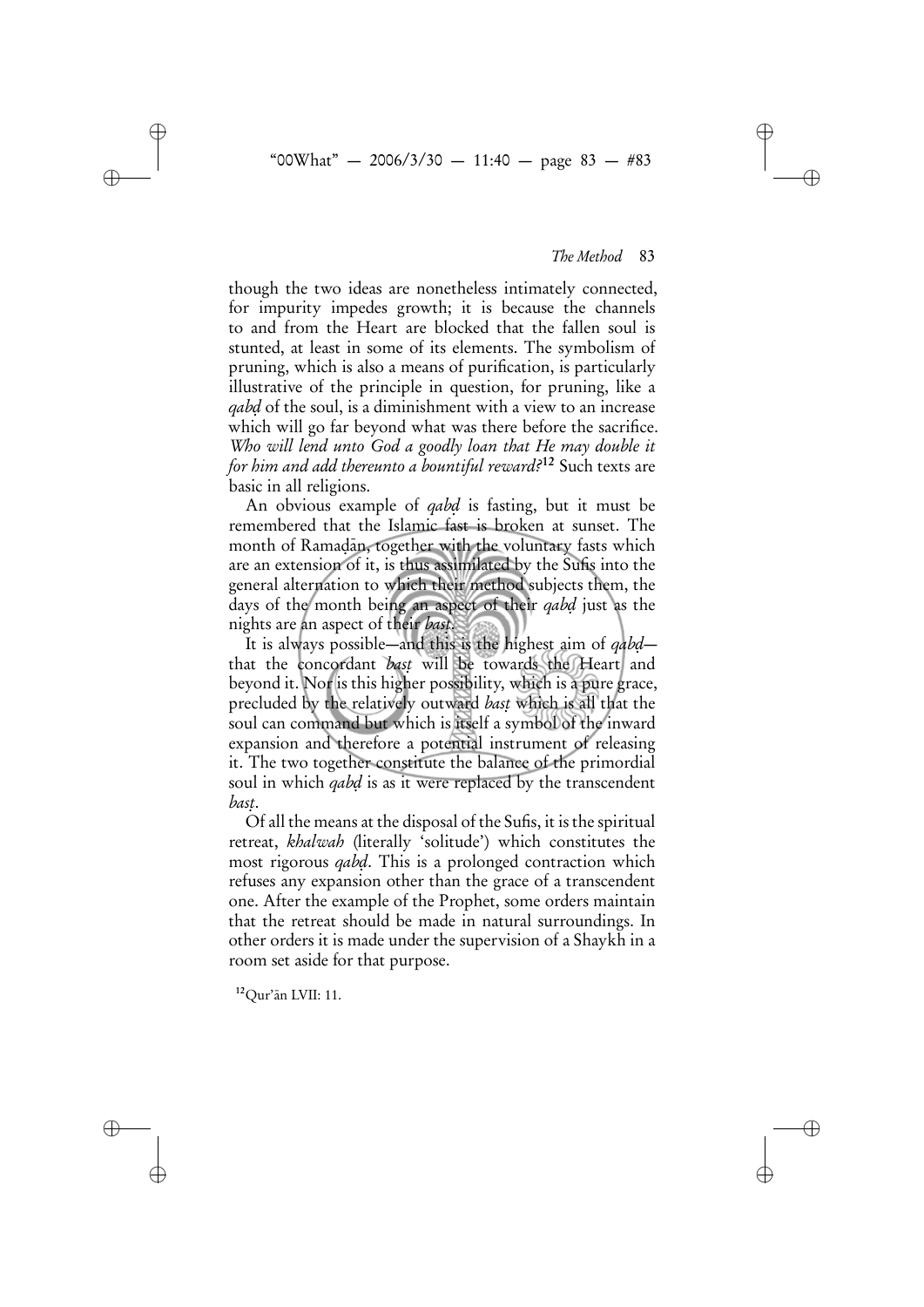## 84 *What is Sufism?*

The term *jalwah*<sup>13</sup> is used collectively to express 'expansive' practices which are a complement to *khalwah* and the most obvious example of *jalwah* is to be found in the sessions of remembrance (*majālis adh-dhikr*), more or less regular meetings at which the brethren of the order meet to chant litanies and invoke the Divine Name together. In many orders a sacred dance is performed at these meetings, often as a prelude to a session of silent invocation. The most celebrated of these dances is the one given by Jalal ad-Din ar-Rumi (d. 1273) to his order, the *Mawlawi* (in Turkish Mevlevi) *tarigah*, whose members are thus better known to Westerners as 'the whirling dervishes', 'les derviches tourneurs', or some other equivalent. This dance, which constitutes a most ample *bast.*, begins nonetheless with the initial *qabd.* of a stately procession for which the dancer crosses his arms over his breast and clasps his shoulders. A singer chants, to the accompaniment of flutes and drums and sometimes of other instruments. Then at a given moment the Shaykh takes up his position for the foldedup figures to file solemnly past him; and each dancer, as he enters the orbit of the Shaykh's presence, begins to unfold his arms and turn his body round, slowly at first but soon more quickly with his arms now stretched out on either side to their full extent, the right palm upwards as receptacle of Heaven and the left palm downwards to transmit Heaven to earth, and so the whirling continues.

This summary account fails to do justice to the complexity of the dance, but it serves to bring out one essential feature which it has in common with the dances of other orders, namely that the body stands for the Axis of the Universe which is none other than the Tree of Life. The dance is thus a rite of centralisation, a foretaste of the lost Centre and therefore of a lost dimension of depth and of height. It is thereby the equivalent of the Name which also, as we have

<sup>13</sup>More correctly *jilwah* literally 'unveiling' (of a bride), but the vowel change is deliberate to make a phonetic complement to its opposite.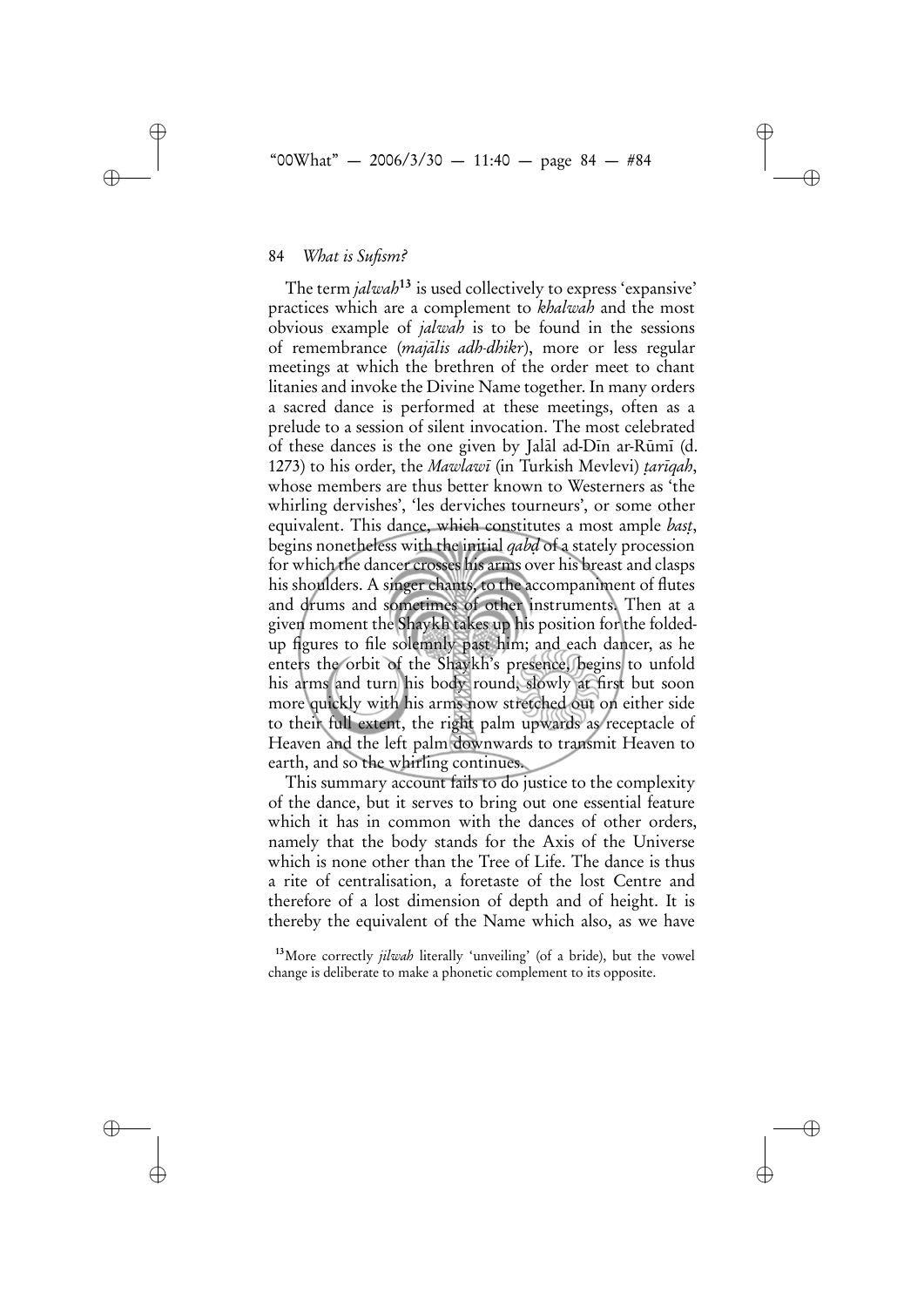seen, replaces the centre, and in fact the invocation of the Name, aloud or in silence, usually accompanies the dance which in any case is intended above all to plunge the dancer into a state of concentration upon Allah.

Instead of 'usually' it would have been no exaggeration to say 'always', for even if the dancer has not consciously the Name *Allah* on his tongue, he has another Name of the Essence in his breath, and that is *Huwa* (He) which, as the Sufis know, transforms the very act of life into a perpetual invocation. In the Darqawi order, a Moroccan branch of the great Shadhili order, the dance is rigorously reduced to the two essential elements, verticality (implying centrality) and breath, everything else being eliminated and these two being stressed by a rhythmic up and down movement of the body together with a rhythmic rise and fall of the breast as the lungs are filled and emptied.

In connection with the regaining of the transcendent dimension which is the immediate consequence of regaining the Centre, and which is symbolised dynamically by these movements and statically, as in other dances, by the axial significance of the body, it may be mentioned that the mysterious identity between the dance and the Name is confirmed by the verse of the Qur'an; *A good word is as a good tree; its root is firm, its branches are in heaven*. <sup>14</sup> This may be interpreted: an invocation, and above all the Supreme Name which is the best of good words, is not a flat utterance which spreads horizontally outwards in this world to be lost in thin air, but a vertical continuity of repercussions throughout all the states of being. It is this most essential aspect of *dhikr Allah* which is symbolised by the sacred dance.

Not every order has its dance, but litany is always a characteristic feature of the sessions of remembrance; and in connection with *qabd.* and *bast.* it is important to mention a threefold litany which is of such basic importance that it

<sup>14</sup>XIV: 24.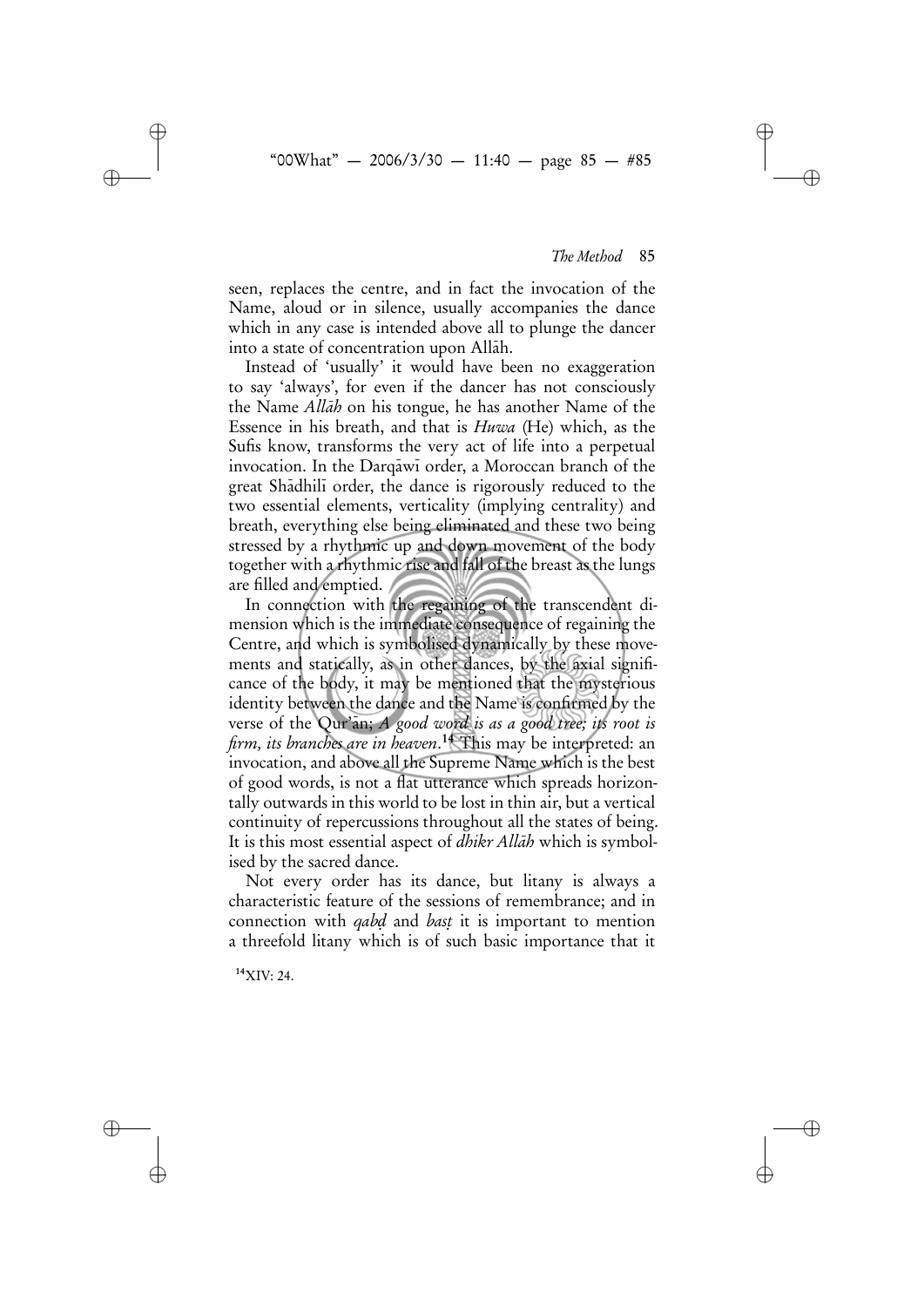is regularly recited in most of the orders, varying from one to another only in certain unessential details. The first of its three formulae—they are usually repeated a hundred times is 'I ask forgiveness of God' to which is added, at its final utterance 'The Infinite—there is no God but He, the Living, the Self-Subsistent, and to Him I turn in repentance';<sup>15</sup> and in this connection we may quote a saying of a great Sufi of Egypt, Dhū'n Nūn al-Misrī (d. 861): The repentance of the generality is from sins, whereas repentance of the elect is from distraction (*ghaflah).'*<sup>16</sup> This last word could also be translated 'scattered negligence' which is precisely a mode of the profane expansion to which the *qabd.* of repentance is, for the Sufi, an antidote. As a complement to this turning away from the world in the direction of the Heart, the second formula of the litany is the already mentioned invocation of blessings on the Prophet, which is virtually an extremity of *bast.*. In these two formulae together, recited successively twice a day, there lies a powerful discipline of consecration. It is not so difficult to turn one's back on the world for a phase of *qabd.* —or rather, let it be said that the fact of belonging to a Sufi order means, or should mean, that the difficulty has in a sense been overcome: but it can be very difficult at first to prevent the subsequent relaxation from being no more than a relapse. The invocation of blessings on the Prophet offers the soul a means of expansion and therefore a virtual relaxation which precludes mundanity. Needless to say, it has to become spontaneous and sincere in order to be an operative *bast.*. The resistance of the soul in this respect, according to how much of it retains a nostalgia for its former habits, is often surprising to the novice and always instructive. It is the

<sup>15</sup>As regards these last four words—one word in Arabic—it is worth mentioning that repentance, in the Islamic conception of it, is essentially a turning towards God, an image of His turning towards man. In English we normally say that God relents and man repents, but in Arabic exactly the same word is used for both turnings.

<sup>16</sup>Qushayrı, *Risalah*.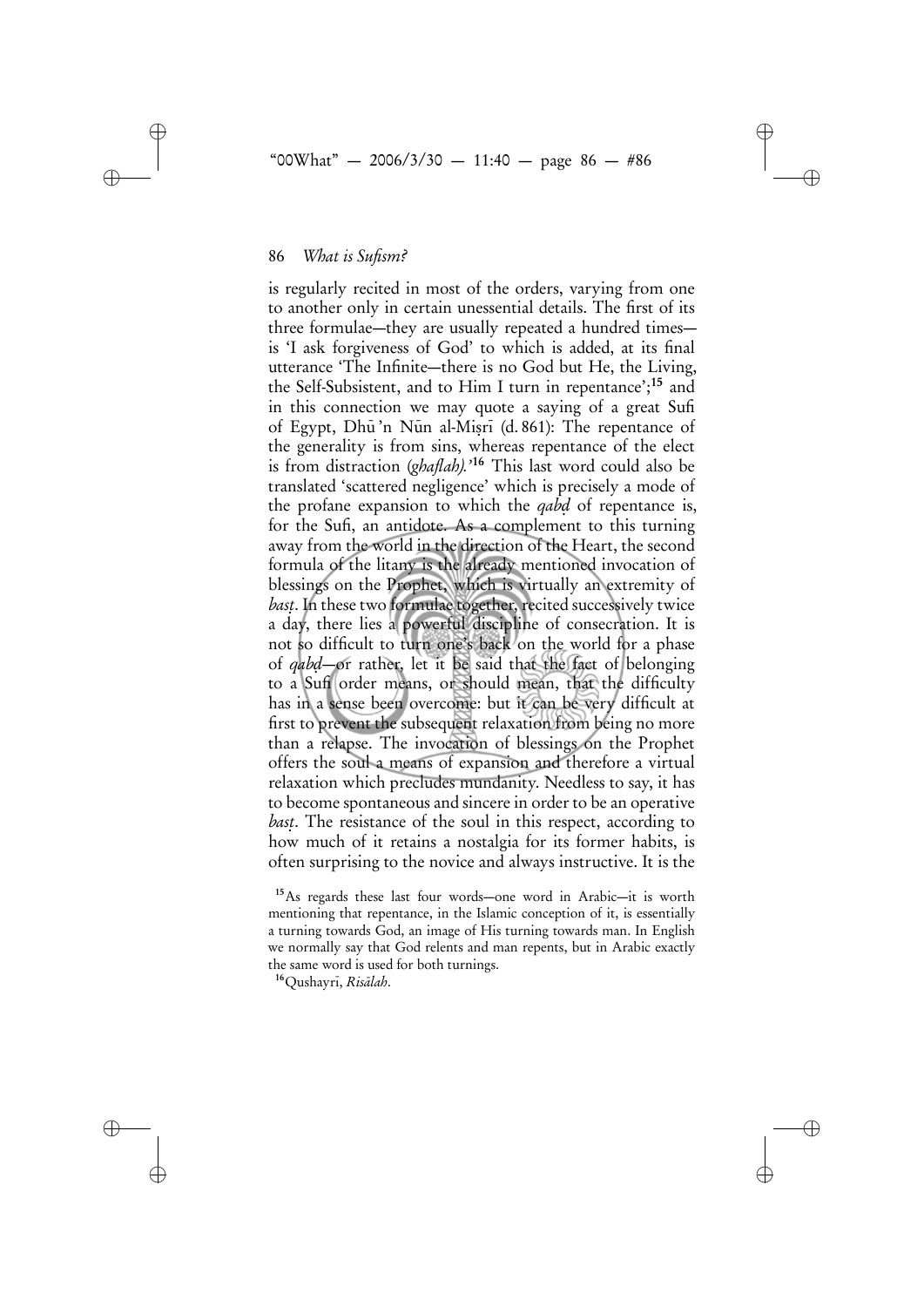state of expansion not that of contraction which is the gauge of spiritual maturity, for no virtue can be said to have been definitely acquired if it recedes when *qabd* recedes, nor has a fault been eradicated if it reappears when the pressure of *qabd.* has been taken off. But more precisely, since *bast* has two aspects which the Sufis term drunkenness<sup>17</sup> (*sukr*) and sobriety (*sahw*), it is the more prevalent state, namely sobriety, which is the true criterion of what has been spiritually achieved. It is to be expected that the soul will be in what might be called a state of sober *bast* for by far the greater part of each day. <sup>18</sup> Nonetheless, it is normal that the grace of drunkenness should leave each time its mark, and in fact some Shaykhs describe the Supreme Station as the state of being inwardly drunk and outwardly sober.<sup>19</sup>

The third and last formula of the litany takes *qabd* and *bast*.<br>back to their transcendent archetypes which are respectively *fanā*<sup>20</sup> (extinction) and *baqā*' (subsistence). The first part, 'There is no god but God, Alone, no sharer', is an extinction.

<sup>17</sup>Owing to the frequent mention of wine in Sufi poetry, it is perhaps worth mentioning here that the only wine that the Sufis allow themselves is that which the Qur'an allows, namely the wine of Paradise. It is extremely unlikely for example that earthly wine ever crossed the lips of 'Umar ibn al-Farid (d. 1236), the greatest of Arab Sufi poets and the author of the famous *Khamriyyah* (Winesong) which begins:

'We have drunk to the remembrance of the Beloved a wine wherewith we were made drunk before the vine was created.'

<sup>18</sup>Of the two blessings invoked on the Messenger, it is that of Peace which corresponds to sobriety, whereas that of being whelmed in Glory corresponds to drunkenness.

<sup>19</sup>See for example *A Sufi Saint of the Twentieth Century*, p. 168. The Shaykh al-<sup>c</sup>Alawī uses here the term 'uprootedness' (*istilām*) more or less as an equivalent of drunkenness.

<sup>20</sup>It must be remembered however that whereas *qabd* is merely an approach, *fana* is the actual passage through 'the eye of the needle' and therefore cannot be altogether dissociated from its immediate result of *bast.* and perhaps also of *sukr* (drunkenness).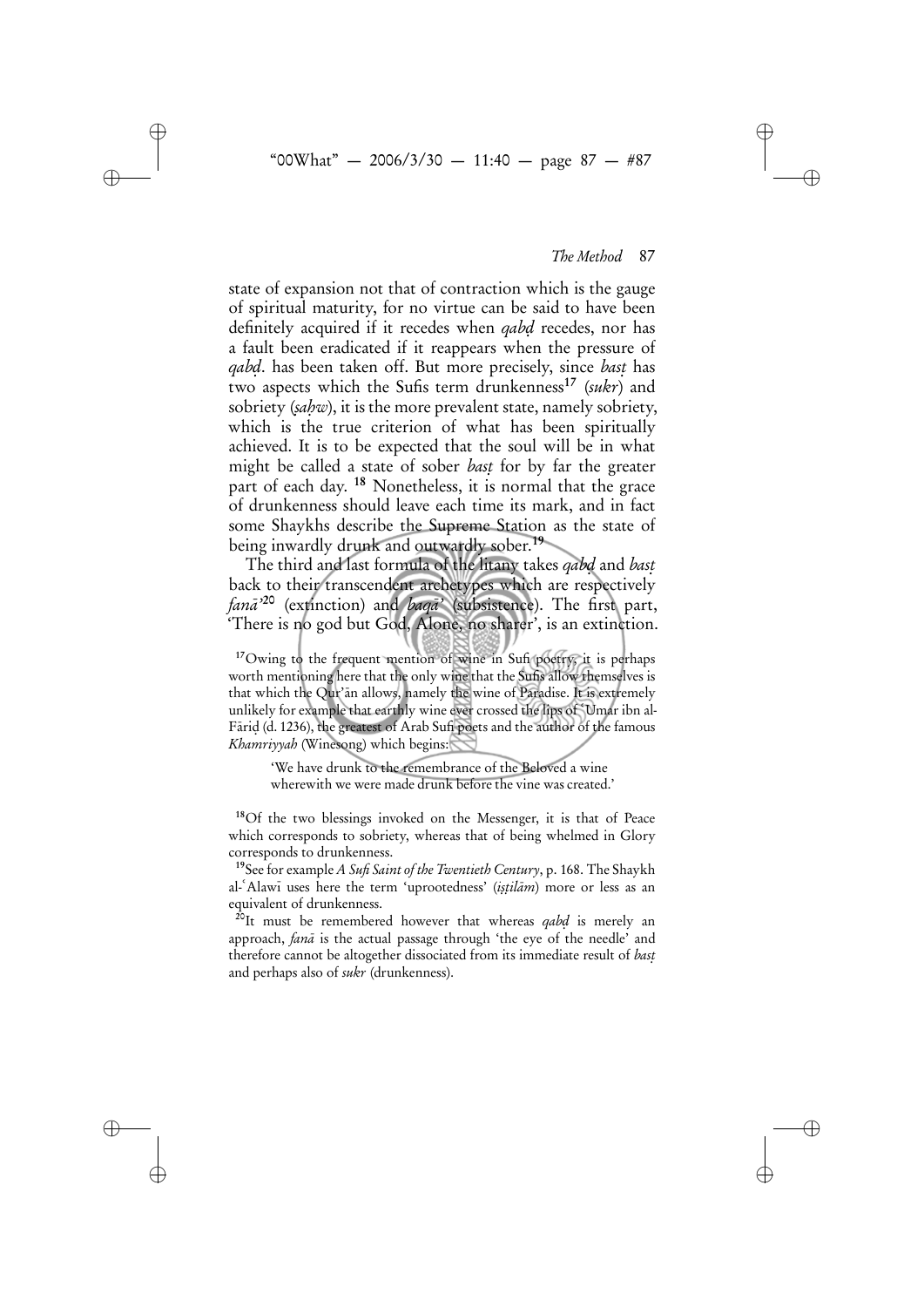The second part, 'His is the Kingdom and His this Praise, and He is Infinite in Power' is an expression of the Divine Plentitude—for *baqā* is at the level of Absolute Reality which excludes all being other than His Being. The already quoted saying 'I went in and left myself outside' could be paraphrased: 'Leaving myself outside (*fānā*') I went in and found none but myself (*baga*<sup>\*</sup>)'. We may quote also the lines of Shustari:<sup>21</sup>

> After extinction I came out and I Eternal now am, though not as I, Yet who am I, O I, but I?

The last formula of the litany is an expression of truth and the subjective counterpart of truth is knowledge. Analogously, in relation to the first and second formulae, instead of *qabd.* and *bast.* we may use the terms 'fear' and 'love'; and this brings out even more clearly the basic importance of this litany as an epitome of Sufism which is often said to consist of fear (*makh¯afah*), love (*mah. abbah*), and knowledge (*ma*,*rifah*), inasmuch as these three standpoints comprise between them the whole of man's subjective obligation towards God. Nor is there anything permissible for man with regard to God which they do not comprise.

Meditation ( *fikr*) which is an essential aspect of the spiritual path as an accompaniment to *dhikr*, is based on these three standpoints, each of which has two aspects. For example, fear implies danger. One solution is flight. *Flee unto God*<sup>22</sup> says the Qur'an, and *There is no refuge from God except in Him*<sup>23</sup> which recalls the Holy Tradition: '*Lā ilāha illā 'Llāh* is My fortress, and whoso entereth My fortress is safe from Mine anger.' But danger is also a motive for attack and this standpoint, which is that of the Greater Holy War, has already been touched on.

Both aspects of fear are related to duty and therefore to will-power. 'Human nature comprises three planes: the plane

<sup>21</sup>An Andalusian Sufi (d. 1269).  $^{22}$ LI: 50.  $^{23}$ IX: 118.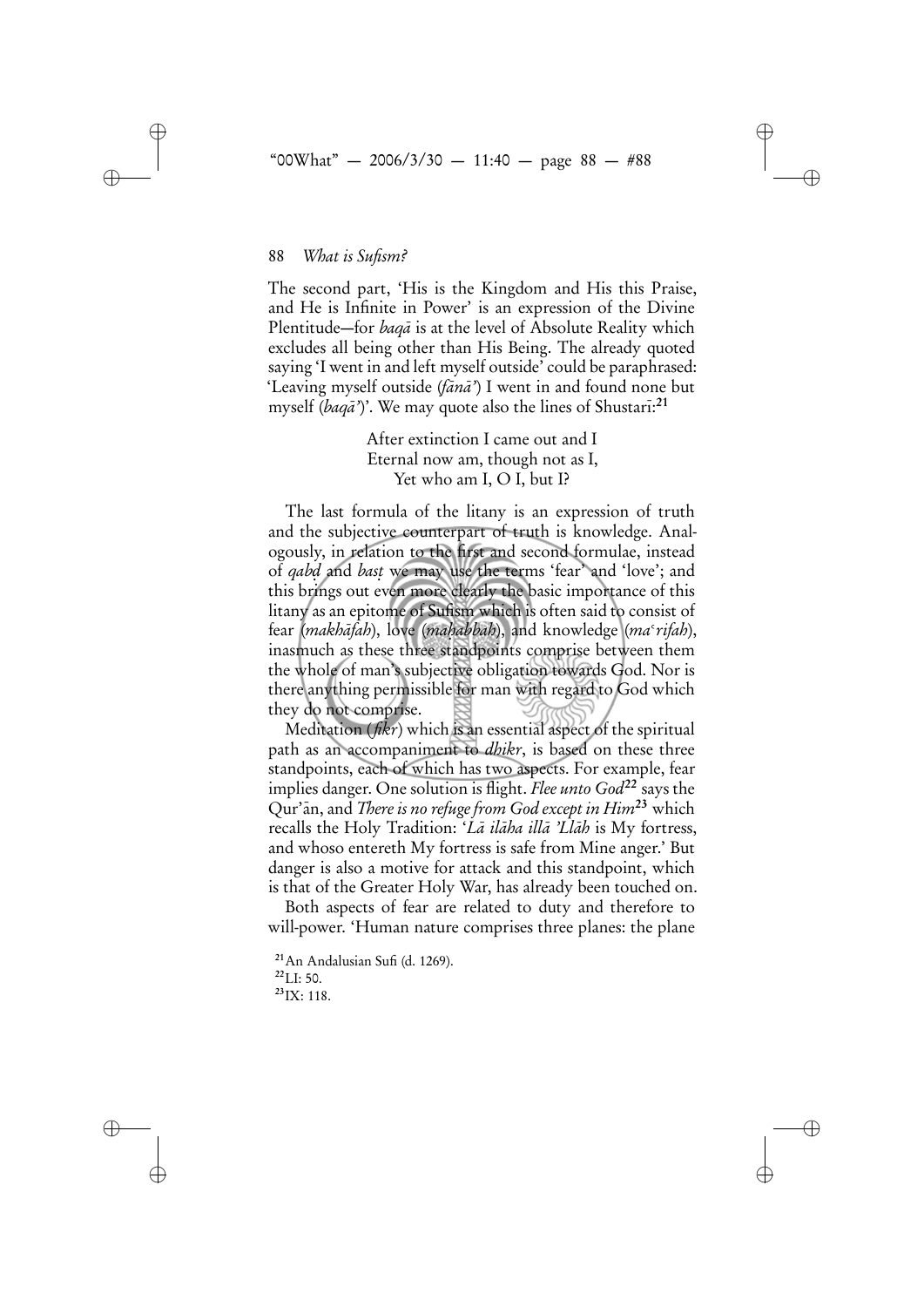of the will, the plane of love and the plane of knowledge; each plane is polarised into two complementary modes which appear, respectively, as renunciation and action, peace and fervour, discernment and union.'<sup>24</sup> The third plane transcends man as such, except insofar as it offers him a theme for meditation. 'The two stations or degrees of knowledge could be respectively characterised by the following formulae: "To know only That which is: God"; "To be only That which knows: the Self".'<sup>25</sup>

For the Sufi the great source of meditation is the Our'an itself; and with special reference to Sufism the author of the above passages quotes elsewhere<sup>26</sup> Quranic verses to illustrate the profound connection between *dhikr* and *fikr*, that is, between the act of invoking and the different modes of conformity to it which are to be induced into the soul by meditation: *Are not hearts at peace in the remembrance of God?*<sup>27</sup> *Call upon Him in fear and in eager desire*; <sup>28</sup> *Call upon God in humility and in secret*. 29

The word 'fear' can be taken here to include both its modes, and this station has already been illustrated from other verses. The two modes of love are 'peace' and 'eager desire',<sup>30</sup>

<sup>24</sup>Frithjof Schuon, *Stations of Wisdom* (World Wisdom Books, 1995), p. 148.

 $^{25}$ Ibid., p. 153. I know of no writing on meditation which can compare with the final chapter of this book unless it be the closing pages of another book by the same author where the six stations of wisdom are defined as antidotes to the six 'great troubles of the soul' (see *Spiritual Perspectives and Human Facts* (Sophia Perennis, 1987), p. 211).

<sup>26</sup>In an unpublished text.

<sup>27</sup>XIII: 28.

<sup>28</sup>VII: 56.

 $29$  VII: 55.

<sup>30</sup>Peace implies the possession of all that one loves. The realism of this standpoint, like that of the other already given examples of the methodic *ka'anna* (as if) of Sufism, lies in the deceptiveness of appearances. In reality the absence of the Beloved is pure illusion, as was expressed by the Moroccan Sufi poet Muhammad al-Harrāq (a spiritual grandson of the great Shaykh ad-Darqāwī) in the following lines:

'Seekest thou Laylà, when she in thee is manifest?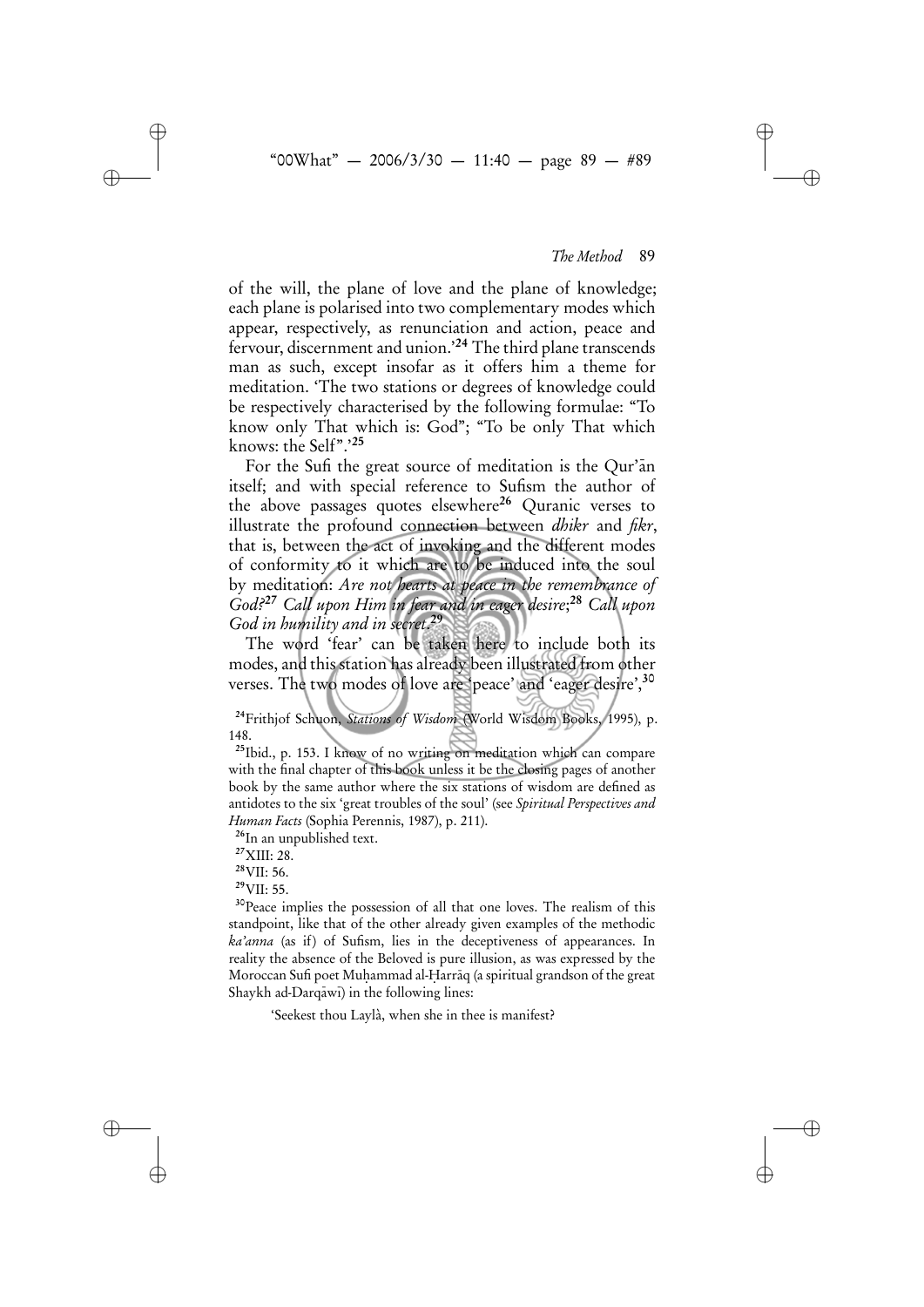whereas the last verse affirms the two stations of knowledge as bases for the invocation. The truest humility, as enacted in the prostration of the ritual prayer, is no less than *fana*', extinction. As to secrecy, it is a question of 'Let not the left hand know what the right hand doeth'. The 'left hand' in this case is the human ego which is excluded from participating in this profoundest of all invocations where the Self is the Invoker as well as the Invoked.

The Qur'an continually stresses the importance of meditation, as do also the sayings of the Prophet; and in fact *dhikr* and *fikr* may be said to have a function in the spiritual life which is as vital as that of the blood and the veins in the life of the body. Without *fikr*, *dhikr* would be largely inoperative; without *dhikr*, *fikr* would serve no purpose. Meditation predisposes the soul to receive the invocation by opening up channels along which it may flow. It is a question of overcoming all those habits and reactions which are strictly speaking unnatural but which have become 'second nature'. As the above quoted author remarks in another unpublished text on Sufism: 'The result of the persevering practice of comprehension—by meditation—is the inward transformation of the imagination or the subconscious, the acquisition of reflexes that conform to spiritual reality. It is all very well for the intelligence to affirm metaphysical or eschatological truths; the imagination or subconscious—nonetheless continues to believe firmly in this world, not in God or the next world; every man is *a priori* hypocritical. The way is precisely the passage from natural hypocrisy to spiritual sincerity.'

Thou countest her other, yet other than thee she is not.'

(Bughyat al-Mushtaq, p. 170, Bulaq, 1881;

with regard to Laylà see above, p. 54, note 21)

Nor has the other standpoint of love, that of 'eager desire', merely the relative realism of corresponding to a lack that is actually experienced even though it be illusory. This standpoint is above all realist in virtue of the Object of desire, *The Infinitely Precious (al* 'Azīz) in whose Eternal Present eagerness can never grow old.